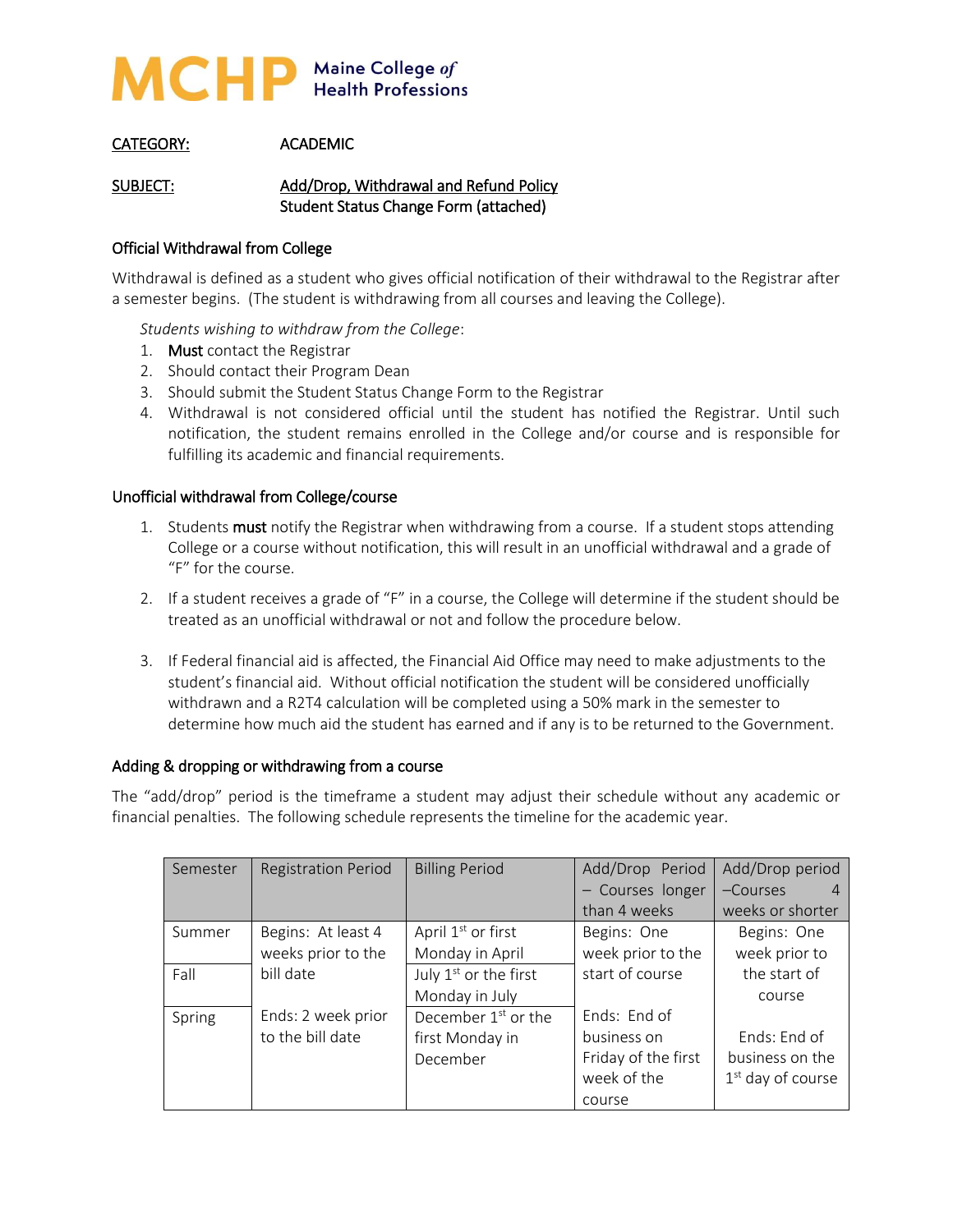# MCHP Maine College of

- 1. *Adding a course:* Student may add courses during the add/drop period, provided that there is space available in the course and the student has satisfied all requirements. Student charges will be adjusted and a revised bill will be generated. Payment in full is expected as of the date of enrollment, unless prior arrangements have been confirmed with the Bursar.
- 2. *Dropping a course:* Dropping a course is defined as a reduction in course load while remaining enrolled at the College within the add/drop period. (The student drops one or more courses but not all courses). All requests to drop a course within the add/drop period, must be coordinated through the Registrar.
- 3. *Withdrawal from a course:* Withdrawing from courses is a reduction in a student's course load after the add/drop period while remaining enrolled at the College.

## Academic impact of withdrawing from a course or the college

- 1. A student may withdraw from a course at any time. If the student withdraws after 60% of the course, the student will receive a grade of "F" in the course which is calculated into the GPA. Before the 60% mark, the student will receive a grade of "WP" withdraw pass or "WF" withdraw fail. These grades will not be calculated into the GPA; however they will be reflected on the official transcript.
- 2. At the end of every semester, the Registrar will notify the Financial Aid Office of any students who have received a grade of "F" in a course. A determination will be made within 30 days of the end of the payment period (semester) on whether or not the grade was earned or if the student dropped without notification.
- 3. The Registrar will notify all appropriate staff of any student status change.

# Financial aid impact of adding/dropping/withdrawing from a course or College

In accordance with Federal regulations, financial assistance may be adjusted for any aid recipient whose status changes during the semester. A portion of her/his financial aid may be returned to the Title IV programs as required by using the U.S. Department of Education's methodology.

## Pell recalculation policy:

Federal PELL Grant award amounts will be based upon enrollment status two weeks after the end of the add/drop period. At that time, if the number of credits enrolled is different from the student's initial enrollment, the Federal PELL Grant will be adjusted from the original PELL grant award. No further adjustments to the Federal PELL Grant will be made after that point.

Federal PELL Grants awarded initially after the Pell recalculation date will be based upon enrollment at the time the award is determined. No further adjustments to the Federal PELL Grant will be made after that point.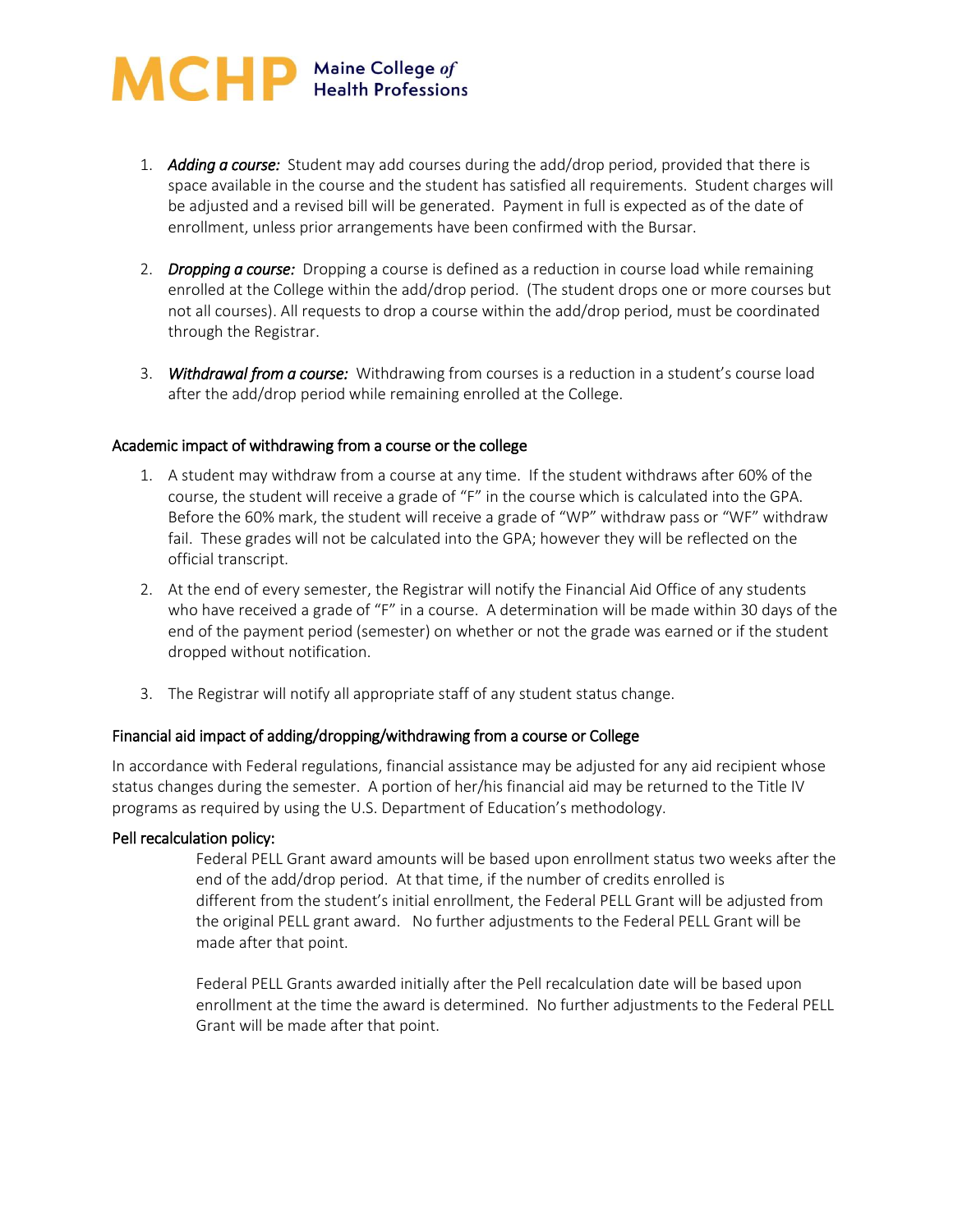

#### Enrollment status

Academic Year: Enrollment status for fall/spring/summer semesters is determined according to the following table.

| <b>CREDITS</b> | <b>STATUS</b>       |
|----------------|---------------------|
| 12 or more     | Full-Time           |
| $9 - 11$       | 3⁄4 Time            |
| $6 - 8$        | Half-time           |
| $1 - 5$        | Less than half-time |

## Tuition balances & refunds

Tuition and fees are reduced in accordance with the following schedule when courses are dropped. Withdrawal in first three weeks may result in a refund to the student. MCHP Scholarships will follow the same percentage chart for funds earned and eligible to keep by the student. Direct Subsidized and Unsubsidized loans and other Title IV funds may be returned as required by the Return of Title IV Funds calculation.

The Bursar's Office will send the student a detailed statement indicating any amounts due the College or amounts due the student as a refund. The statement will include the expected due date for any amount due back to the College for return to the Federal Programs (if applicable).

| WITHDRAWAL FROM COURSE/COLLEGE -STANDARD |  | WITHDRAWAL FROM COURSE/COLLEGE -          |    |  |
|------------------------------------------|--|-------------------------------------------|----|--|
| (Courses longer than 4 weeks)            |  | NON-STANDARD (Courses 4 weeks or shorter) |    |  |
| On or before the first week of courses   |  | On or before the first day of courses     |    |  |
| 100%                                     |  | 100%                                      |    |  |
| On or before the second week of courses  |  | On or before the second day of courses    |    |  |
| 65%                                      |  | 65%                                       |    |  |
| On or before the third week of courses   |  | On or before the third day of courses     |    |  |
| 35%                                      |  | 35%                                       |    |  |
| Thereafter<br>$0\%$                      |  | Thereafter                                | 0% |  |

For purposes of calculating *standard* tuition adjustments, the attendance period begins on the opening day of scheduled campus courses per the official academic calendar, includes weekends, holidays, and snow days, and ends on the date the student notifies the Registrar that she/he is withdrawing.

For purposes of calculating *non-standard* tuition adjustments, the attendance period begins on the start date of the course as specified on the course schedule, includes weekends, holidays, and snow days, and ends on the date the student notifies the Registrar that she/he is withdrawing.

Approved:

 Monika Bissell, DBA President

Date: March 2009 Amended: June 30, 2013, February 17, 2015, August 5, 2015, November 9, 2015, March 24, 2017, July 19, 2017, August 2, 2018, May 6, 2019